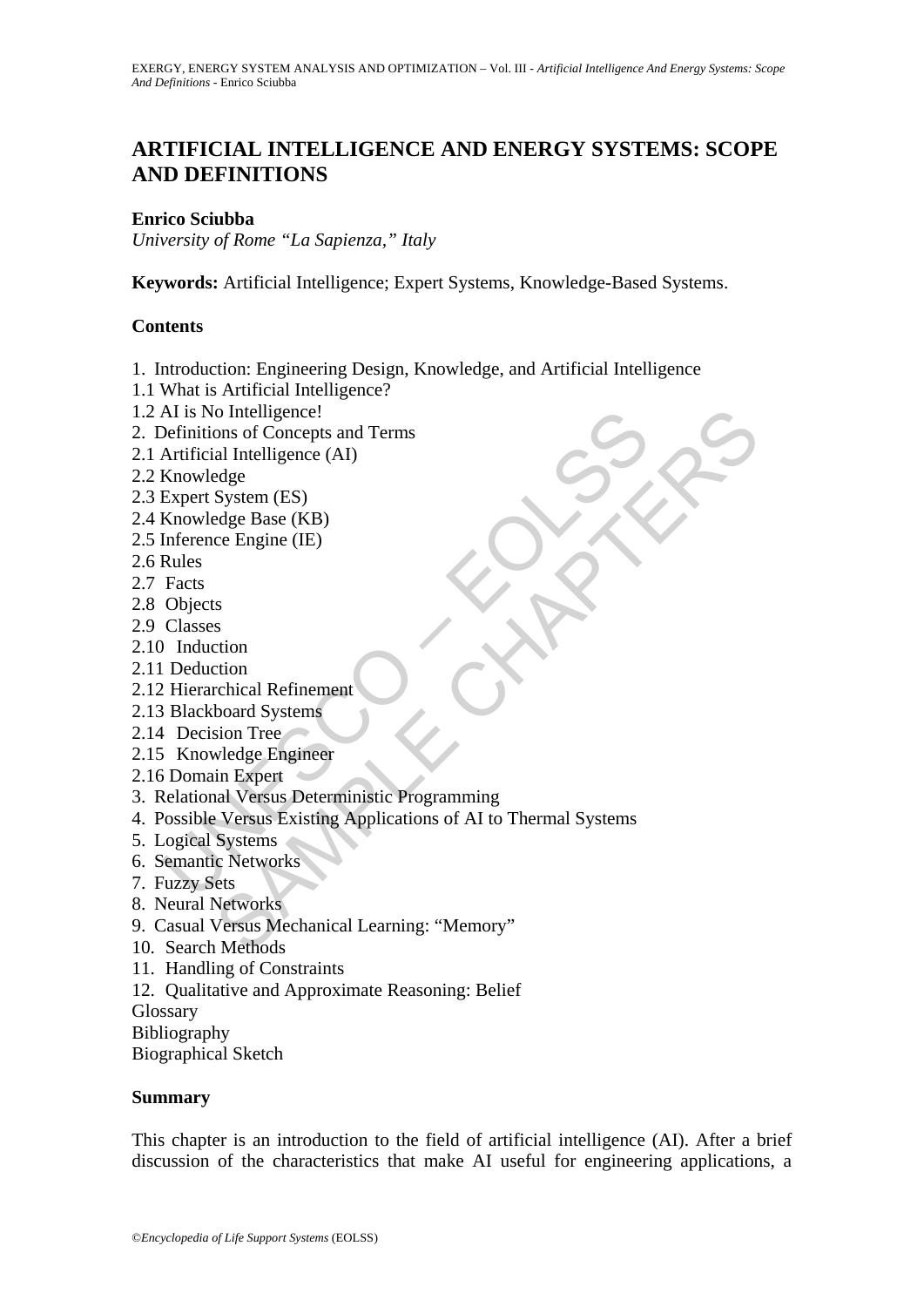concise definition of terms and concepts is given. The presentation style has been tailored to provide readers with a general introduction to AI topics, without burdening them with excessive formalism. Since the goal of this topic is to describe engineering applications to thermal design, emphasis on the applicative side has been stressed in this introductory chapter.

## **1. Introduction: Engineering Design, Knowledge, and Artificial Intelligence**

in an engineering project (consisting of an away is cacculations), and incidential documents) about a new solution to the problem that prom<br>anical documents) about a new solution to the problem that prom<br>on. The product of Function solution to the problem that prompted the team<br>incomments) about a new solution to the problem that prompted the team<br>social, or marketing problem. Naturally, past experience (both general<br>algo san important role There is a consensus today that engineering design is a highly structured, interdisciplinary, *creative* process, and it is invariably the result of a close cooperation between several individuals (who formally or informally constitute the *design team*). Each person's diverse expertise and specialized skills must be blended together, and result in an engineering project (consisting of drawings, calculations, and all necessary technical documents) about a new solution to the problem that prompted the team into action. The product of a design activity is always an original answer to a technical, economic, social, or marketing problem. Naturally, past experience (both general and specific) plays an important role in the formulation of the solution, and this explains the intrinsic similarities between gas turbine plants, diesel engines, or airplanes manufactured by different producers. However, "design" is semantically linked to "innovation."

In analyzing the design activity as a whole, the concept that first comes to mind is *knowledge*:

- Knowledge about a (potential) specific problem is required to originate the need for a design
- General knowledge of the related engineering fields is needed to initiate the design activity
- Specific knowledge in a particular field is mandatory to participate in a design project
- Mutual communication of knowledge among individual members of a design team is necessary for successful performance
- In turn, the team has to impart this knowledge (or at least a portion of this knowledge) to production engineers to finalize the design (that is, to build a component, a machine, or a plan)
- Similarly, some other form of knowledge must be communicated to instruct operators and final users on how to make proper use of the designed item

Therefore, engineers should consider that a design activity, besides its *quantitative* side, has an equally important *qualitative* side. In addition to performing engineering calculations, it is necessary to be able to communicate to third parties not only the results of these calculations, but also the original problem definition and the method that was used to reach a solution. Finally, to increase the chance of future design improvements, it is more important to leave written records of why and how the design goal was achieved starting from certain premises, than to give an exact description of the numerical calculations which led to the definition of certain design parameters.

In this topic, we will show how to employ artificial intelligence techniques to this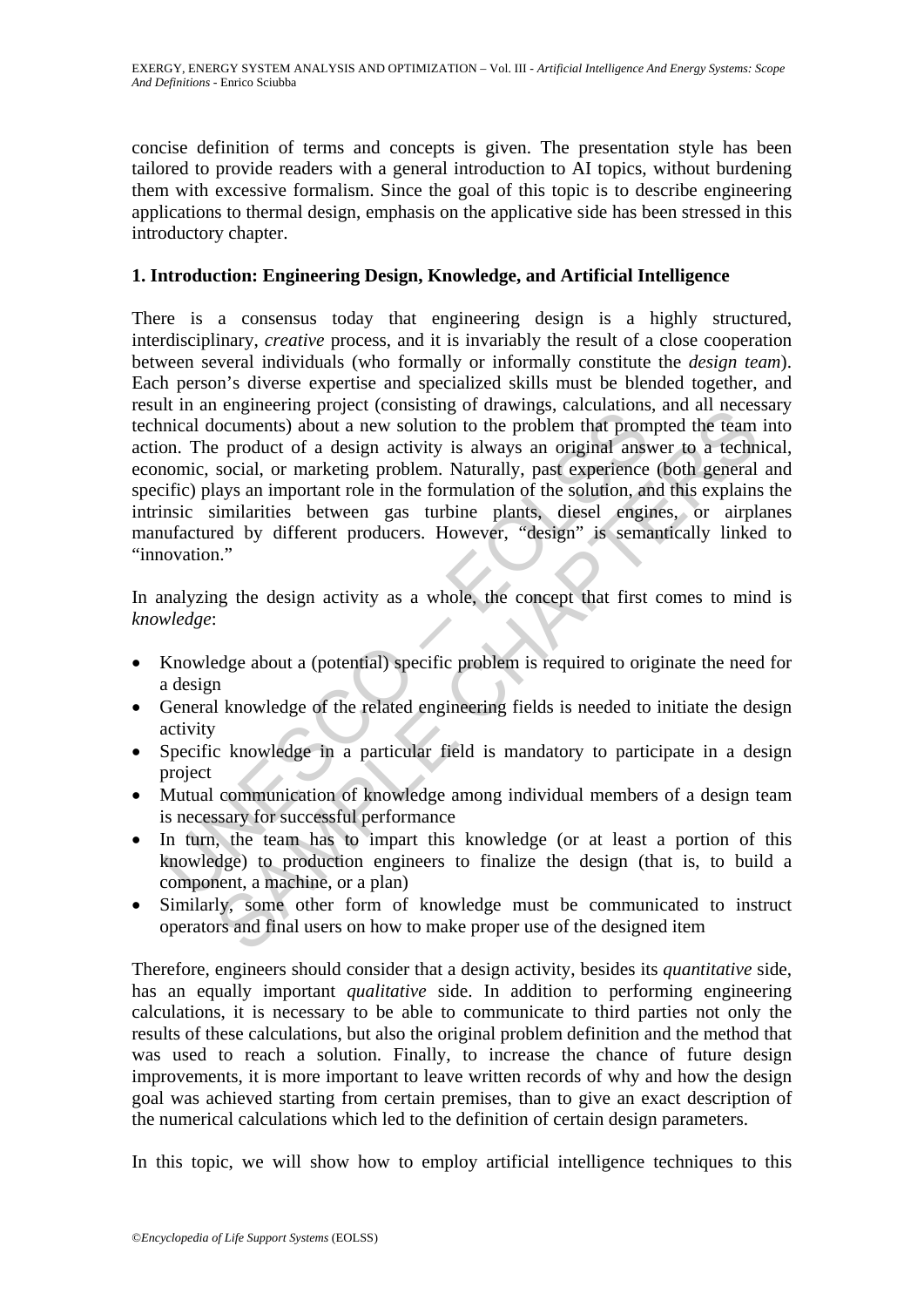purpose. Moreover, we will describe how these techniques can be used to express in qualitative terms the logical steps of an engineering activity, to formalize and systematize a large body of knowledge, and to assist engineers by offering them logical guidance and support in their design endeavors.

## **1.1 What is Artificial Intelligence?**

Artificial Intelligence (for a more precise definition see Section 3) is a cumulative denomination for a large body of techniques that have two general common traits: they are computer methods, and they try to reproduce non-quantitative human thought processes. For design applications, there is a third common trait: problems handled by AI-based techniques are usually ill structured; that is, they are difficult or impossible to tackle with pre-determined solution models.

The applications we will deal with in this chapter are a relatively small subset of general AI techniques: *knowledge based systems*, also called *expert systems*. An expert system (ES) can be roughly described as a specialized AI application aimed at the resolution of a single and well-identified class of problems. Some of the major benefits offered by ESs are as follows:

- They provide an efficient method for encapsulating and storing knowledge so that it becomes an asset for the ES user. For example, after an ES has been built and fielded by a company to assist its design engineers in the choice, design, and technical specifications of a certain component, all future designs will be carried out in a much shorter time, and with a less intensive use of both high-level human resources and computational hardware.
- applications we will deal with in this chapter are a relatively small applications we will deal with in this chapter are a relatively small echromiques: *knowledge based systems*, also called *expert systems*, Can be rough pre-ueternmed solution inodes.<br>
utions we will deal with in this chapter are a relatively small subset of ger<br>
ues: *knowledge based systems*, also called *expert systems*. An expert system<br>
is roughly described as a speci • They can make knowledge more widely available, and help overcome shortages of expertise. So, if an ES is developed by the research and development division of a company to overview the adaptive control of a line of production, it can be applied in all of that company's factories—as long as the same processes remain in use without needing to dedicate highly qualified human resources to the proper communication of the technology.
- Knowledge stored in an ES is not lost when experts are no longer available. This is, for instance, the case of a numerical process simulator that is developed and implemented in a machine language that then becomes obsolete. If a languageindependent ES has been employed in the development of the simulator, then far fewer high-level human resources need to be employed to re-implement the code in a different language or under a different operating system.
- An ES stores knowledge it can gather from experts in some field, even if they are not computer specialists (and even if they are not computer users!). For example, when prospecting for new raw resources, it is often indispensable to gather nonspecific knowledge about the nature of the area to be scouted, or about the type and history of possible ores or flows that may have surfaced in the past. When performing this "information gathering" in remote areas, an ES assistant that prompts, collects, and critically analyzes answers by natives can drastically reduce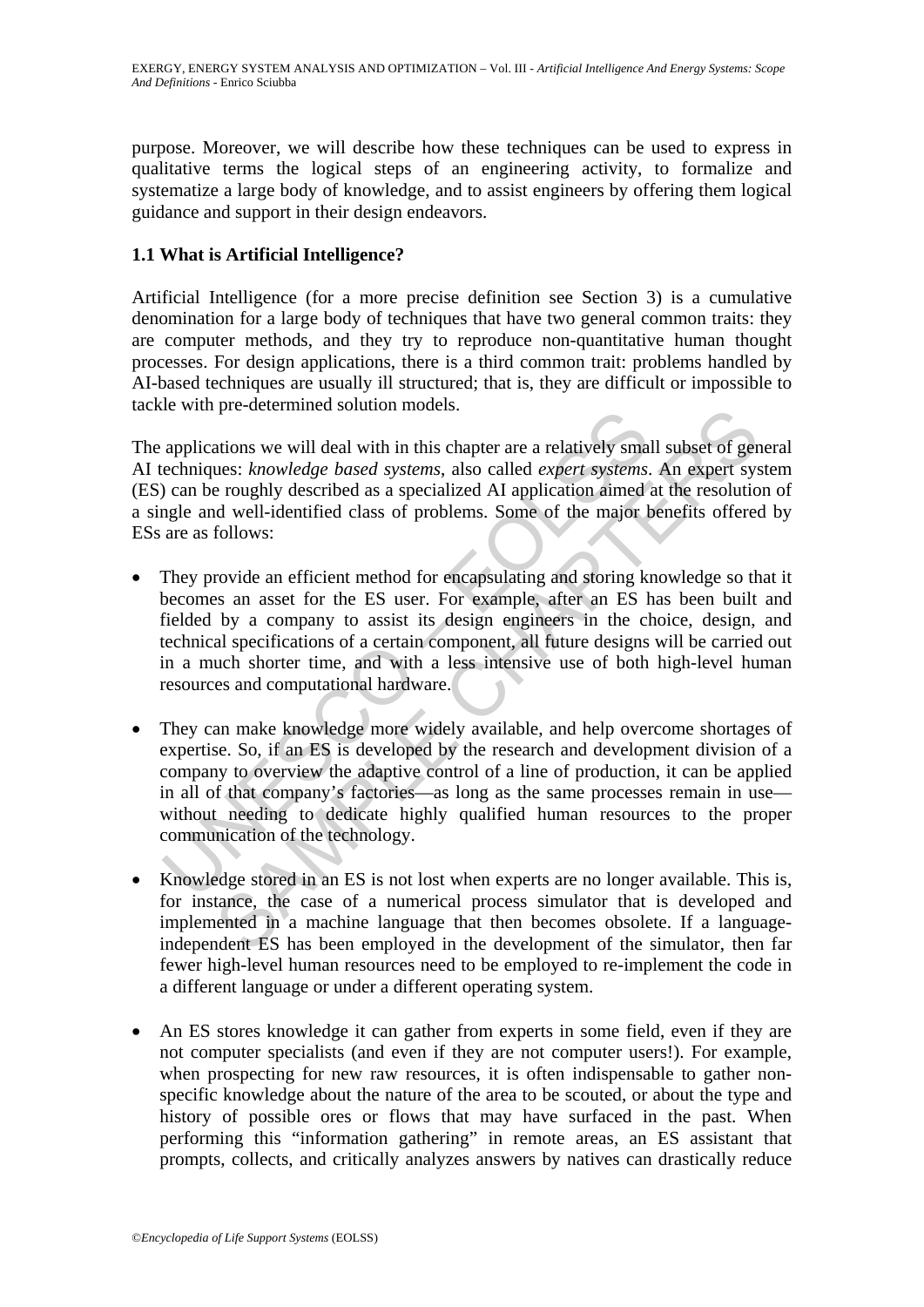both the time needed to make an educated decision, and the amount of resources invested in the prospecting activities.

• An ES can perform tasks that would be very difficult to perform with more conventional software: thus, it becomes possible to implement features which were impossible or very cumbersome with earlier systems. A case in point is the handling of approximate knowledge that cannot be hard-coded otherwise. For example, while designing a heat exchangers network (see below, and chapter *AI in Process Design*), it is at times convenient to relax the rule "no heat flux across the pinch," and reformulate it as "*some* small measure of heat flux across the pinch is allowed, provided the hot or cold utility is *conveniently* reduced by this measure." This construct would be impossible to translate into any rigidly framed type of computer instruction, but it can be easily managed by an ES that treats the word-concepts "some" and "conveniently" in a *relative* way, just as we mean it when we verbally formulate the relaxed rule.

Other practical advantages associated with the development of a knowledge-based system are:

- rapid prototyping
- explicit knowledge encoding
- possibility of dynamic and efficient further developments
- ease of alteration
- explanations capabilities for development and validation
- potential for rapid inclusion of new rules and techniques

usiant to the air of easily managed by an ES that theats<br>
"some" and "conveniently" in a *relative* way, just as we mean it<br>
"some" and "conveniently" in a *relative* way, just as we mean it<br>
formulate the relaxed rule.<br> noto, out it can be easily managed by an ES that treas the word-concerned and "conveniently" in a *relative* way, just as we mean it when we vert<br>and "conveniently" in a *relative* way, just as we mean it when we vert<br>atte All of these benefits come at a price: high requirements in computer resources, and low speed of computation. The amount of physical memory space required by a knowledge base is very high, because qualitative knowledge is not easily amenable to a simple numeric (binary) representation. Moreover, since qualitative rules are implemented in machine language by complex combinations of elementary logical operations, and the number of operations per clock tick remains constant for a given hardware, the actual execution time of a *rule* is much higher than that of a numerical operation. Furthermore, developing and installing a large ES is a high added-value operation, and therefore a very expensive enterprise: the provisional returns should always be carefully scrutinized before launching an ES project. Two main factors that can make knowledge based systems profitable are:

- 1. the specialized work load could be—or become—higher than that which can be reasonably performed by the available experts, or some of these experts might not be available in the foreseeable future; and
- 2. the existing—or foreseen—working conditions could lead to too high a demand on decision-making engineers; this, in turn, may result in what goes under the name of *cognitive overloading*. When cognitive overload sets in, increasing the number of human experts dedicated to the problem is not a proper solution, because communication among experts may deteriorate (too many information bits of very different kinds must be communicated to an increasing number of people).

Before proceeding any further, it is useful to present here our confutation of some of the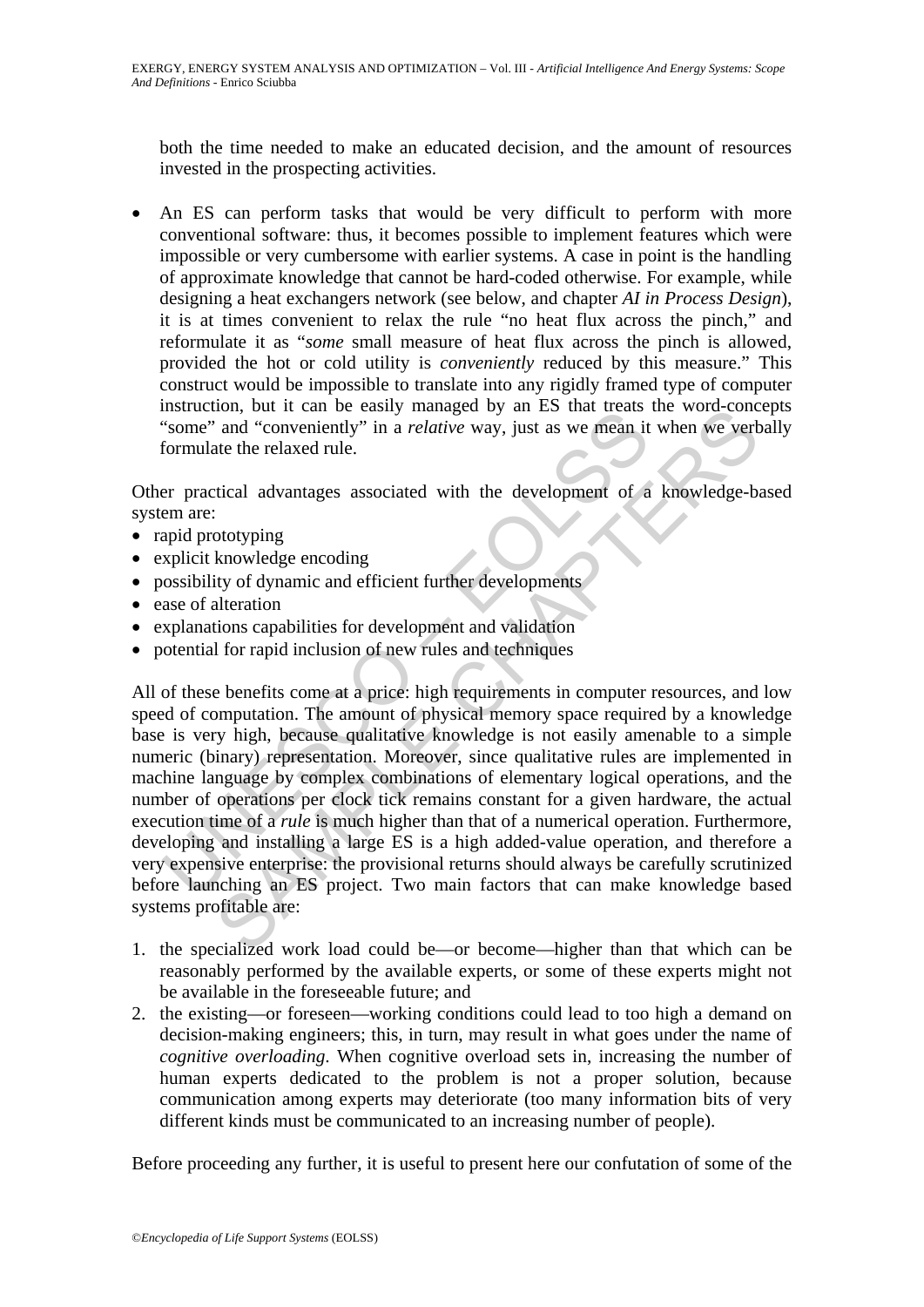more common misconceptions about AI in general and ESs in particular.

- 1. *It is not true that ESs are suitable for every type of design problem*. For instance, a very large class of structural, thermal, and fluid dynamic problems can be tackled very effectively with "exact" (and fully deterministic) algorithmic techniques, and rather poorly with an ES. On the other hand, it is not correct to describe an ES as "an alternative to conventional computer programming": in the majority of practical design cases, the fields of application display a substantial overlap.
- 2. *It is not true that AI users must be conversant with AI programming languages*. Neither is it true that creators of ESs must be familiar with high-level languages like PROLOG, LISP, and the like: actually, often all it takes to develop an effective ES is a sound knowledge of the principles of predicate logic, complemented by specific domain knowledge.
- 3. However sophisticated and knowledgeable in their field of expertise, *ES users are logically, functionally, and mentally distinct from knowledge engineers*. Similarly, a domain expert is a substantially different professional figure to a knowledge engineer (see Sections 3.15 and 3.16 below).
- 4. In turn, *not every design or process engineer, or technical operator, is a domain expert*: in reality, there is a remarkable scarcity of reliable and actually knowledgeable domain experts.
- 5. On the other hand, *an ES should not be tested "against the domain expert."* That is, its performance ought not be compared with that of the human expert in a similar situation.
- 6. *Complete modularity is rarely achieved in logically complex ESs*. Even in "small" ESs it is not possible to simply add to (or delete from) the knowledge base groups of rules and objects (or even a single rule or a single object), and be certain *a priori* that the solution or the inference process are not affected.

From an anowancy and knowledgeable in their field of experimental<br>Mowever sophisticated and knowledgeable in their field of experior logically, functionally, and mentally distinct from knowledge engtomain expert is a subs Nowease.<br>
Knowlenges and mowledgeable in their field of expertise, *ES* users<br>
by, functionally, and mentally distinct from knowledge engineers. Similar<br>
1 expert is a substantially different professional figure to a know This chapter, as well as this entire topic, is a rather introductory, descriptive compilation of AI concepts and possible applications. We do not anticipate (and the reader should not expect) that upon completing the study of the topics contained here, non-AIspecialist engineers will be able to write their own AI application. To use a term that will be frequently encountered in the following pages, *much more specific knowledge* is needed to be able to write successful applications. In particular, notions of formal and symbolic logic, of predicate and propositional calculus, and of specific relational or object-oriented languages are needed. Our aim is to create instead informed and competent users. Readers interested in specialized AI monographs should consult the bibliography provided here.

## **1.2 AI is No Intelligence!**

What is intelligence? Alternatively, putting the question in a form more suitable to the paradigms of propositional calculus, what are the attributes a (not necessarily human) being must possess to qualify as "intelligent"? There is considerable debate among specialists about an exact definition, but one that would be accepted by the majority of modern cognitive psychologists is the following.

An intelligent individual is one who: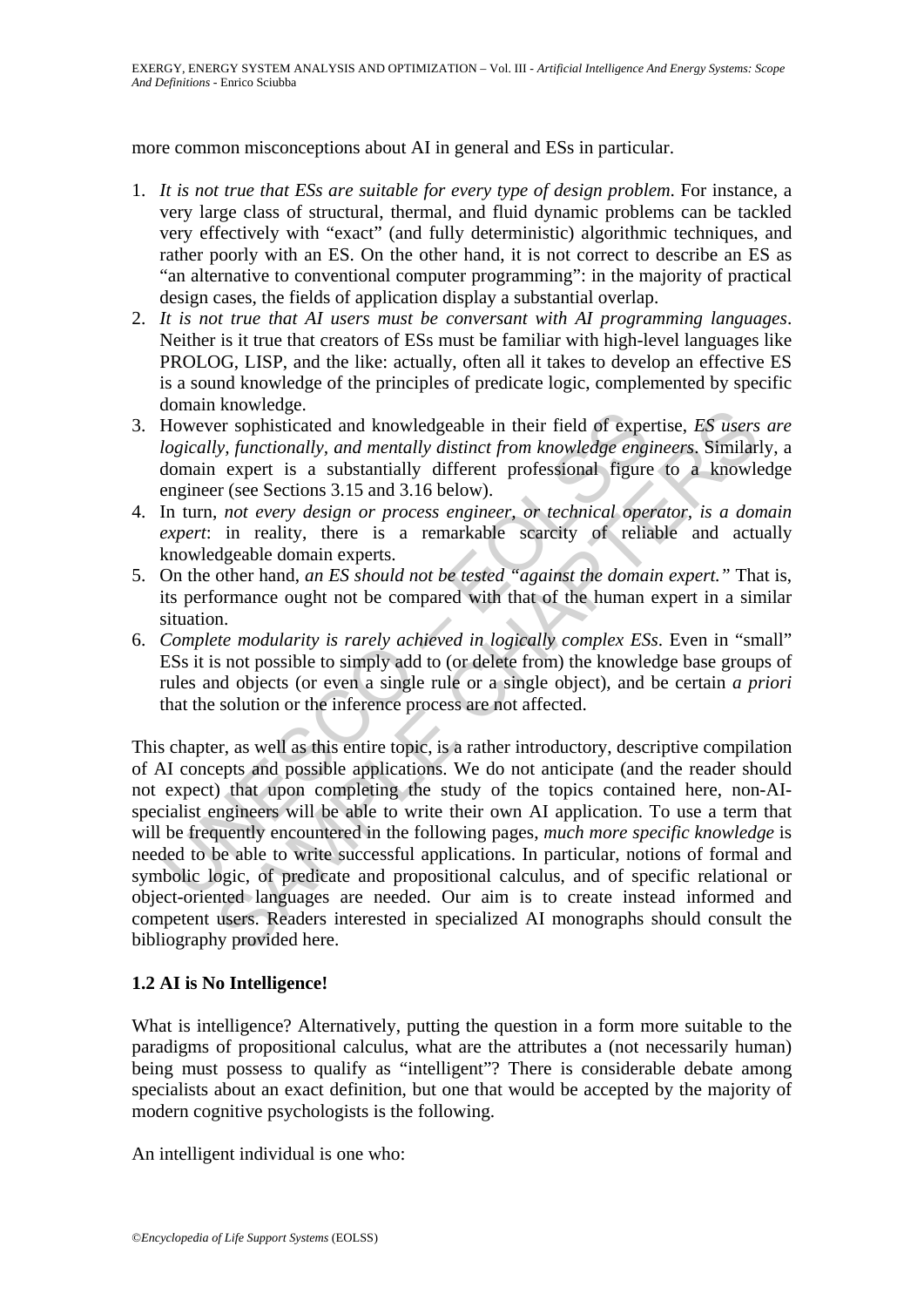- 1. reacts in a flexible way to different situations;
- 2. is able to take advantage of fortuitous circumstances;
- 3. can correctly assess the objective relative importance of the different elements of a newly encountered situation;
- 4. can solve with original (that is, hitherto personally unknown) means a problem not previously experienced;
- 5. can correctly understand thinking patterns different from the individual's own, and in particular, is capable of recognizing oblique and/or deceptive reasoning;
- 6. is open-minded (in other words, is ready to accept the possibility of being wrong both in causal and in "intuitive" thinking); and
- 7. can produce new and innovative ideas.

One does not need to be a computer expert, a logician, or an AI practitioner to see that, at least in the way we conceive computers and computer languages today, there cannot be an "intelligent android": however complex its hardware and software, it (the android) will in all likeliness lack (at least) qualities (d) and (g) in the list above.

(We must mention here that some AI researchers would strongly disagree with this last statement. In fact, there are examples of AI programs that have "discovered" new (albeit admittedly secondary) "laws of nature," and it would be difficult even for an expert to see where Deep Blue (the Chess Computer Master by IBM) lacks "intuition" in its chess moves. But the point we want to make here is somewhat less general, and limited to the realm of engineering design: within this realm, it is (yet?) unconceivable that an AI program "discovers" Fourier's law, or "invents" the Carnot cycle.)

because to be a complete respect, a logarian, or an *i*-n practical and the way we once<br>ive computers and computer languages in "the matrice of the way we conceive computers and computer languages in "intelligent android" of theet to be a computer expert, a fogicial, of a m Ar pactuother to see<br>the way we conceive computers and computer languages today, there can<br>ligent android": however complex its hardware and software, it (the and<br>ikelin In common language, we attribute the quality of "intelligence" both to individuals who must think because they do not know much, and to those who know much, and therefore can afford to think less. In the terms of AI, this can be rephrased as follows: we tend to attach the attribute "intelligent" both to individuals who possess a small amount of domain knowledge, and must therefore exercise a large quantity of inference to draw their conclusions, and to individuals who possess a large amount of domain knowledge, and can therefore reach the same conclusions by performing a rather limited inferential activity. Notice that in both definitions we have implicitly assumed that an intelligent reaction is neither spontaneous nor necessarily dictated by the available data. This point is important for two reasons. First, it makes a clear distinction between *potential* intelligence, intended as a "memorization of collected knowledge," and *dynamic* intelligence, which is at once the act and the result of "reflecting" upon the collected knowledge. Second, it reminds us that the concept of "thinking" reported in this topic refers to human thinking modes somehow hard- or soft-coded into a machine. A one year old human (or, for that matter, a one month old cat!) can "think" ("infer") and "learn" ("increase the amount of knowledge it has command of") much faster and more effectively than today's most advanced AI programs. On the other hand, AI methods produce codes that perform, with almost incredible reliability and speed, cognitive (qualitative) tasks that mimic very closely some traits of human thinking patterns. If we agree with the idea that potential and dynamic intelligence are operationally equivalent (in the sense that they can reach the same results), then clearly there is no limit to the "IQ" of an AI code: to increase the IQ just requires storing more (properly constructed and connected) knowledge in its database. In this sense, computers *are* intelligent, even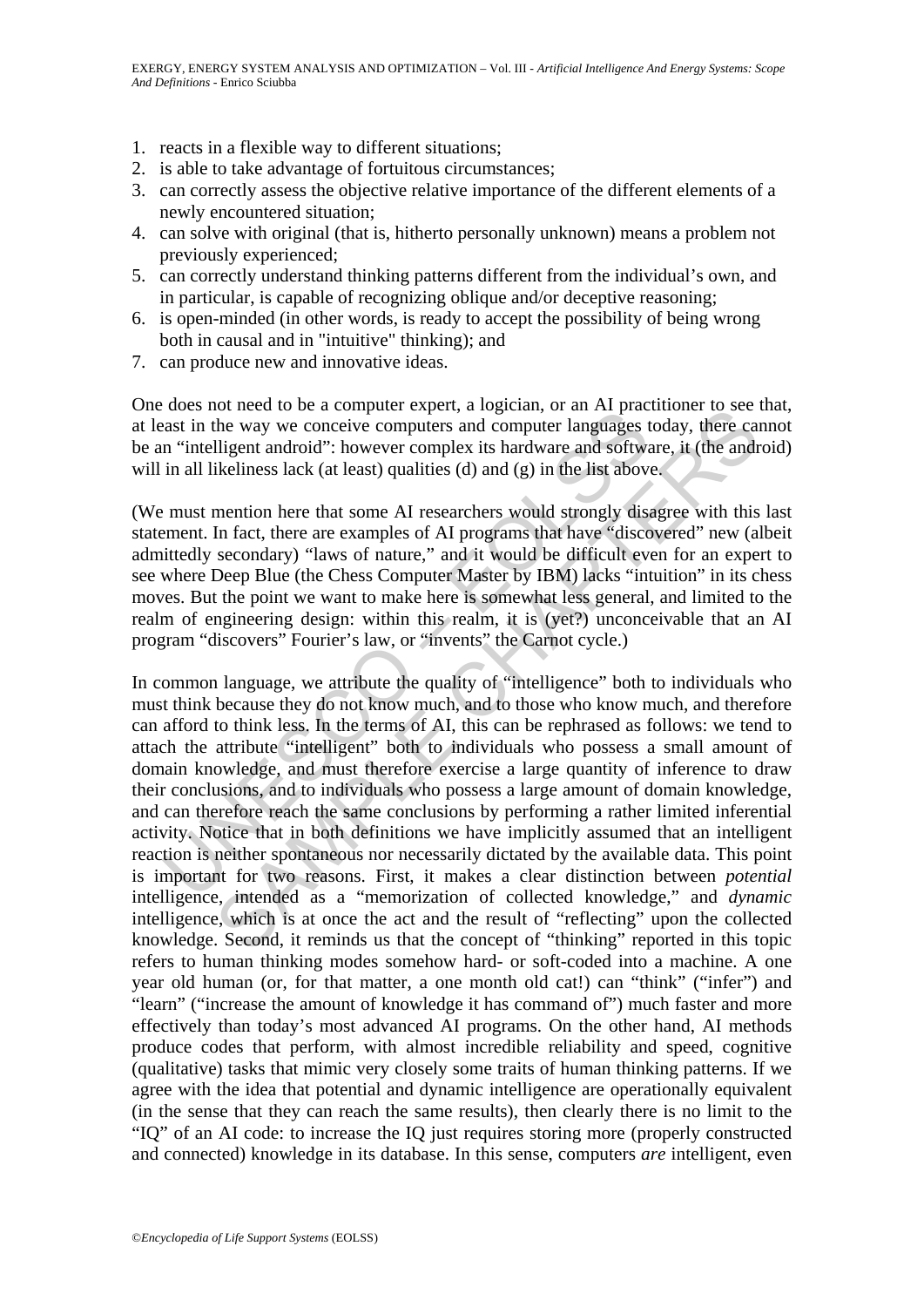by today's standards.

### **2. Definitions of Concepts and Terms**

### **2.1 Artificial Intelligence (AI)**

There is no universally accepted definition of AI. We shall adopt the following one:

*AI is that part of computer science that investigates symbolic, non-algorithmic reasoning processes, and the representation of symbolic knowledge for use in machine inference.* 

is a modern and complete derimino, when commans more<br>are for following this topic. Firstly, it stresses the symbolic chan<br>Though its meaning is obvious, its implications are not: AI's fie<br>contain numbers and operations on monetal and complete enterminol, wind contains inforce and one point<br>following this topic. Firstly, it stresses the symbolic character of the ob-<br>the is meaning is obvious, its implications are not: AP's field of interest This is a modern and complete definition, which contains more than one point of interest for following this topic. Firstly, it stresses the symbolic character of the object AI. Though its meaning is obvious, its implications are not: AI's field of interest does not contain numbers and operations on them, but logical objects and their mutual relationships. Secondly, it introduces the concept of non-algorithmic reasoning, which is usually very difficult to grasp for an engineer: a solution to a problem is not obtained by a predefined series of operations, but rather by a series of logical inferences, consisting of an *a priori* unknown number of steps, and whose outcome is in no way predictable in its entirety. Thirdly, it correctly states that the scope of AI is to generate a process of machine-implemented inference (that is, to construct a computer code which can infer a *cause* from an *effect*, possibly with the help of some additional (logical) constraints).

Historically, the first reference to the concept of artificial intelligence is generally credited to McCarthy, but his original definition was too broad for his times, and gave origin to a number of misinterpretations and misconceptions which still burden this branch of computer science: *AI is that compendium of computer techniques dedicated to the implementation of a simulating procedure for any mental process.* 

Today, this definition—ambitious as it may seem—is being regarded with growing attention as our studies in the cognitive sciences (psychology and bioneurology) gain in depth and breadth. While many of the current schemes to explain mental artifacts like memory, selective memory, learning, and understanding are only crude approximations or primitive representations, we are now capable of constructing an approximate model of the complex chains of biochemical phenomena taking place in the brain. For the time being, though, the idea of "simulating any mental process" has been replaced by the following assumptions:

- 1. "intelligence" can be explained and represented as a symbol-manipulating activity;
- 2. this activity can be embodied in a physical symbol system; in particular, it can be both *described* and *implemented* in such a system;
- 3. the symbol manipulation necessary to the description and to the implementation of any "intelligent activity" can be carried out on digital computers;
- 4. various aspects of human "intelligence" (in particular, what is usually called "logical reasoning" in common language) can be modeled by such physical symbol systems; and
- 5. there may be a "general theory of intelligence" that may originate a "general symbol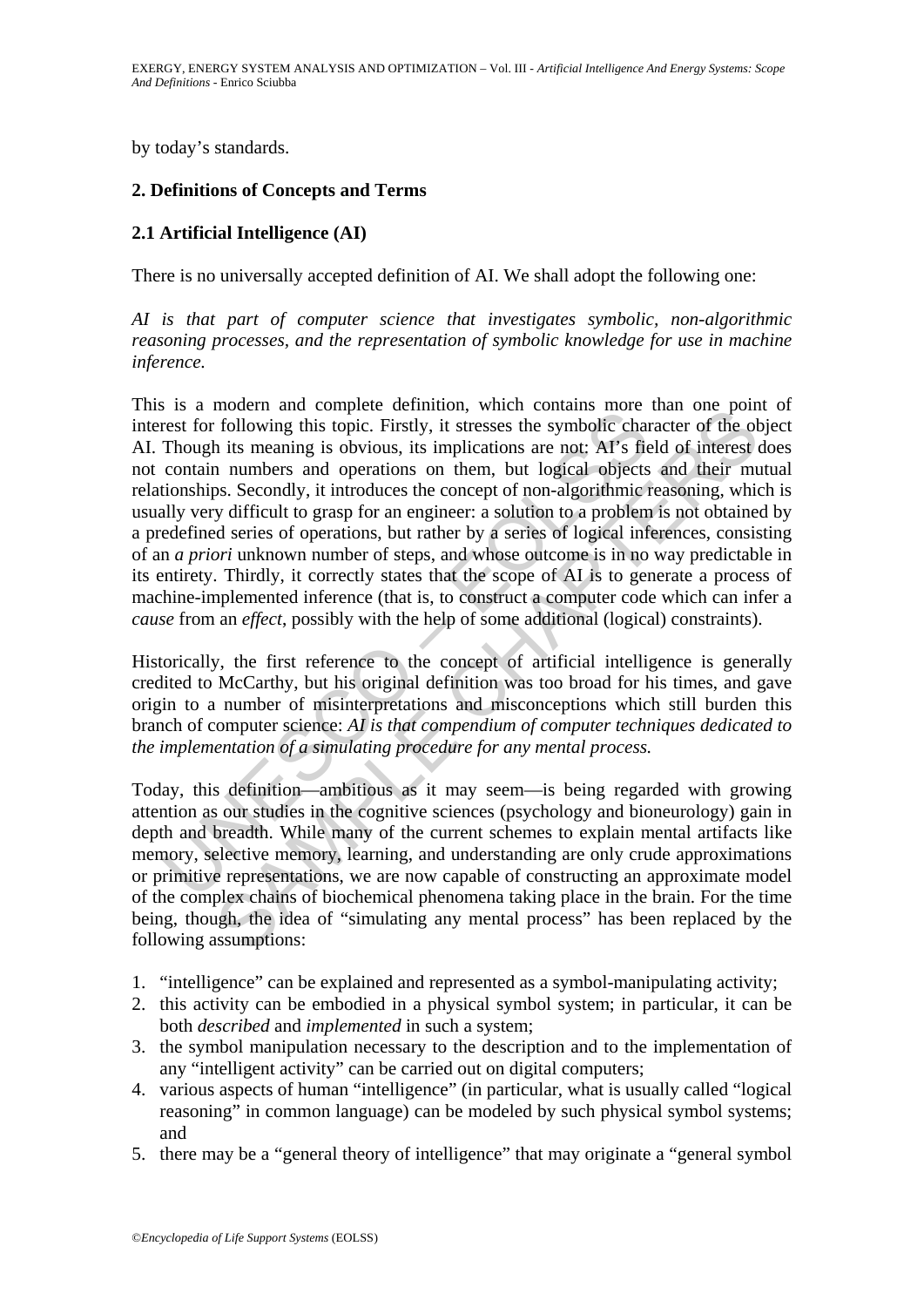system," which in turn might result in a "universal computer code" capable of describing all "intelligent phenomena": however, even if its discovery should be a long range goal of AI research, it should not be sought to the detriment of "partial" or logically "local" symbols systems (which result in "specific" applications).

(This seemingly "technical" dispute (about the possibility of simulating "thought") has become a philosophical issue between those who negate the possibility of "strong AI" and underline the uniqueness of the human mental activity, and those who advocate a possible future essay implementation of a "universal virtual simulator," undistinguishable from a human brain. The topic obviously exceeds the limits of this essay.)

The momentum bing failures that helped bring things back into a momentum bing failures that helped bring things back into a metric expective, AI methods and devices can "serve as windows on the nelop a scientifically pragm momen pupose for Ari nas been put fourth. as follows the member, in streament, the<br>tumbling failures that helped bring things back into a more down-to-e<br>e, AI methods and devices can "serve as windows on the mind," (that i Recently, another purpose for AI has been put forth: as noted by D.A. Mechner, in spite of some humbling failures that helped bring things back into a more down-to-earth perspective, AI methods and devices can "serve as windows on the mind," (that is, help develop a scientifically pragmatic understanding of the very concept of "intelligence").

- -
- -

# TO ACCESS ALL THE **49 PAGES** OF THIS CHAPTER, Visit: http://www.eolss.net/Eolss-sampleAllChapter.aspx

#### **Bibliography**

Brooks R. A. (1991). Intelligence without representation. *Artificial Intelligence* **47**(1). [This is a rather specialized essay on methods and techniques of non-algorithmic reasoning.]

Charniak E., McDemmott D. (1985). *Introduction to Artificial Intelligence*. Addison-Wesley. [An early, but complete and well thought out textbook, on AI topics. Some of the definitions it gives are dated, but it may be very useful to observe their developments in today's concepts.]

Deutsch D. (1997). *The Fabric of Reality*. Allen Lane. [This book was written for a large audience, and therefore it shows some contamination between scientific precision and imaginative scientific fiction. Nevertheless, the portion that deals with the representation of reality is very important for a correct understanding of the concept of qualitative modeling.]

Freeman J. A. and Skapura D. M. (1992). *Neural Networks.* Addison-Wesley. [A precise, complete, and self-contained specialized textbook.]

Garland W. M. J. (1996). The role of knowledge-based systems in heat exchanger selection, design and operation. *New Developments in Heat Exchangers* (ed. N. Afgan et al.). Gordon & Breach. [An interesting example of a direct application of AI techniques to an apparently "trivial" engineering problem. The specific results may be outdated at present, but the method is still valid.]

Giarratano J. and Riley G. (1989). *Expert Systems: Principles and Programming.* Boston, PWS Publ. Co. [A very useful guide to the practical development and implementation of expert systems. It is outdated as far as the programming language is concerned (at the time of writing, most AI programmers would use C++), but is very interesting for its insistence on a conceptually and formally structured approach.]

Gillies D. (1996). *Artificial Intelligence and Scientific Method*. [A confutation of the accusation that AI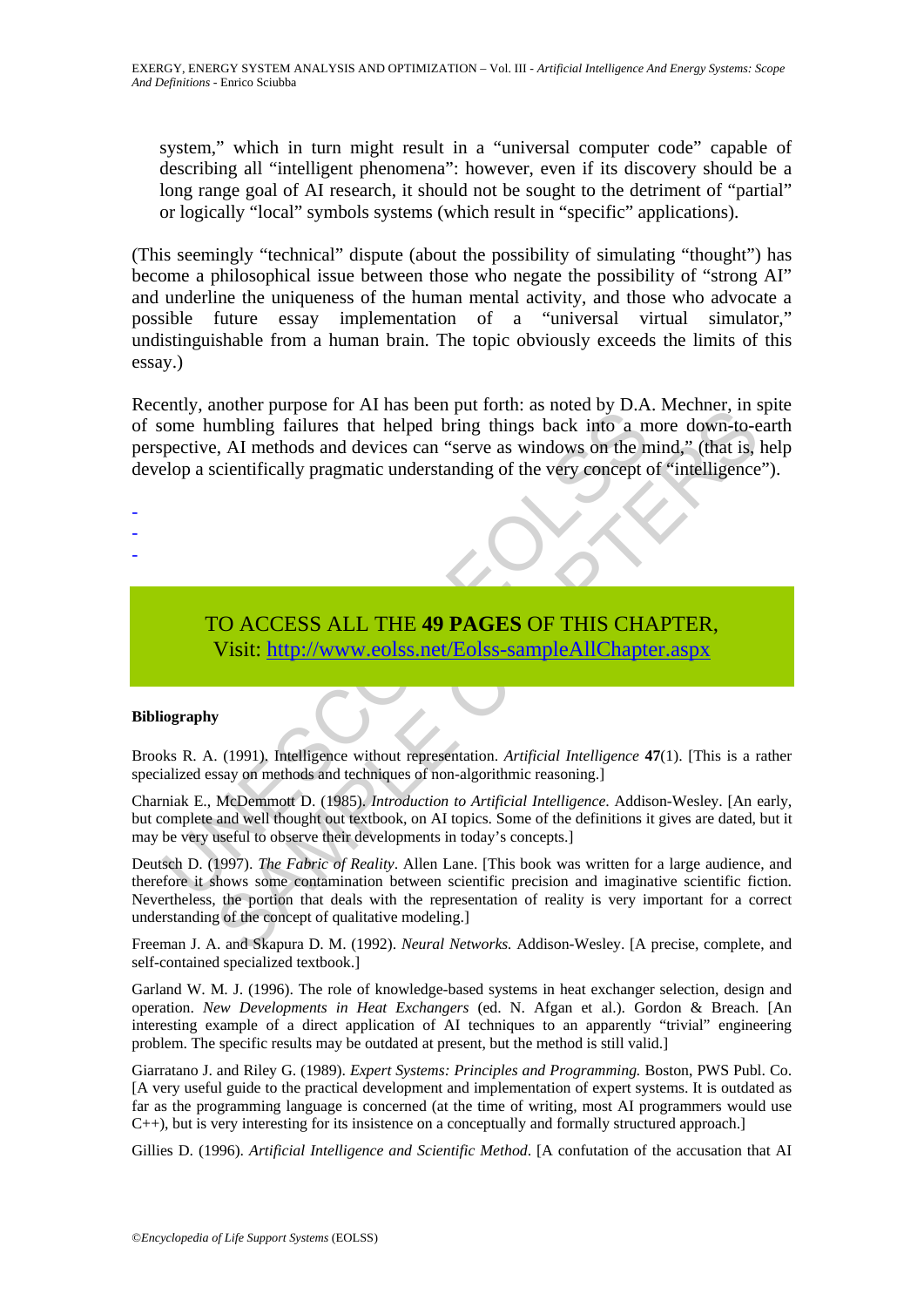methods are 2a-scientific, because of their insistence on the importance of the qualitative side of a scientific paradigm.]

Gong M. and Wall G. (1997). *On Exergetics, Economics and Optimization of Technical Processes to meet Environmental Conditions*. (Proc. TAIES'97, World Publishing Corp., Beijing 1997). [Though written without explicit reference to AI methods, this is an interesting example of how engineering paradigms can be posed in a formally qualitative fashion. An interesting example of a "new" engineering approach.]

Gregory R. (1994). Visual intelligence. *What is Intelligence?* (ed. J. Khalfa). Cambridge, UK: Cambridge University Press. [By examining the logical structure of human vision, the author derives many fundamental conclusions about the act of "intelligent understanding."]

Hopfield J. J. (1982). Neural networks and physical systems with emergent collective computational capabilities. *Proceedings of the National Academy of Sciences* **79**. [A specialized paper describing the idea that an increase in the complexity of a system may bring about the appearance ("emersion") of discontinuous changes in the properties of the system.]

Ignizio J. P. (1991). *Introduction to Expert Systems*. McGraw Hill. [A complete and well written textbook on expert systems. Some of the definitions it gives are still in use today.]

Kowalski R. A. (1979). *Logic for Problem Solving*. North Holland. [An early, formal approach to the qualitative solution of practical engineering problems. The author was one of the earliest advocates of object-oriented programming.]

Liebowitz J. and De Salvo D. A., eds. (1989). *Structuring Expert Systems*. Yourdon Press. [A specialized essay with a strong accent on the necessity of using an intrinsically structured knowledge gathering approach to construct expert systems.]

Lloyd J. W., ed. (1990). *Computational Logic*. Springer Verlag Basic Res. Series. [A collection of articles on the transposition of relational logic rules into computer instructions.]

mindota changes in the properties or the system.]<br>
io 1.P. (1991). *Introduction to Expert Systems*. McGraw Hill. [A complete and<br>
prepr systems. Some of the definitions it gives are still in use today.]<br>
alski R. A. (1979 stanges in the properties of the system.]<br>
(1991). *Introduction to Expert Systems*. McGraw Hill. [A complete and well written text<br>
terms. Some of the definitions it gives are still in use today.]<br>
A. (1979). *Logic for* McBride R. D., O'Leary D. E. (1993). The use of mathematical programming with AI and ES. *European Journal of Oper. Res*. **70**(1). [An early precursor of MATHEMATICA, MAPLE, MATLAB, and the like. Strong emphasis was given to the possibility of adopting known mathematical/logical constructs to perform qualitative computations.]

McClelland J. and Rumelhart D. (1986). *Parallel Distributed Processing,* Vol.1–2. MIT Press. [An attempt to investigate the possibility of translating into cognitive science the mathematical properties of parallel computing.]

McCulloch W. S. and Pitts W. (1943). A logical calculus of the ideas immanent in nervous activity*. Bulletin of Mathematical Biophysics*, **5**. [A pioneering work describing an attempt to formalize elementary nervous activity. Vastly outdated today, but strikingly innovative for its times.]

Mechner D. A. (1998). All systems GO. *The Sciences*. New York Academy of Sciences, January/February 1998. [A layman's exposition of some applications of AI techniques, together with extensive and useful comments and comparisons.]

Negoita C. V. (1993). *Expert Systems and Fuzzy Systems*. Benjamin Cummings Pub. [A complete and well thought out textbook on two AI topics that the author considers separately. More recently, fuzzy sets have been developed into autonomous techniques that can be incorporated in expert systems as a part of their inferential engine.]

Papalambros P. Y. and Wilde D. J. (1988). *Principles of Optimal Design: Modeling and Computation*. Cambridge, UK: Cambridge University Press. [An attempt to formalize "optimal design."]

Parsaye K. and Chignell M. (1988). *Expert Systems for Experts.* John Wiley & Sons, Inc. [A rather specialized book on expert systems. It contains a wealth of qualitative procedural information.]

Press W. C., Teukolsky S. A., Vetterling W. T., and Flannery B. P. (1985). *Numerical Recipes in C*. McGraw Hill. [A sort of "cookbook" of scientific computational routines. In this re-edition of an earlier FORTRAN version, even heavier accent is placed on the necessity of implementing intrinsically structured programming techniques. Though the authors never mention the words "object-oriented programming," this textbook may be seen as marking the borderline between deterministic and O-O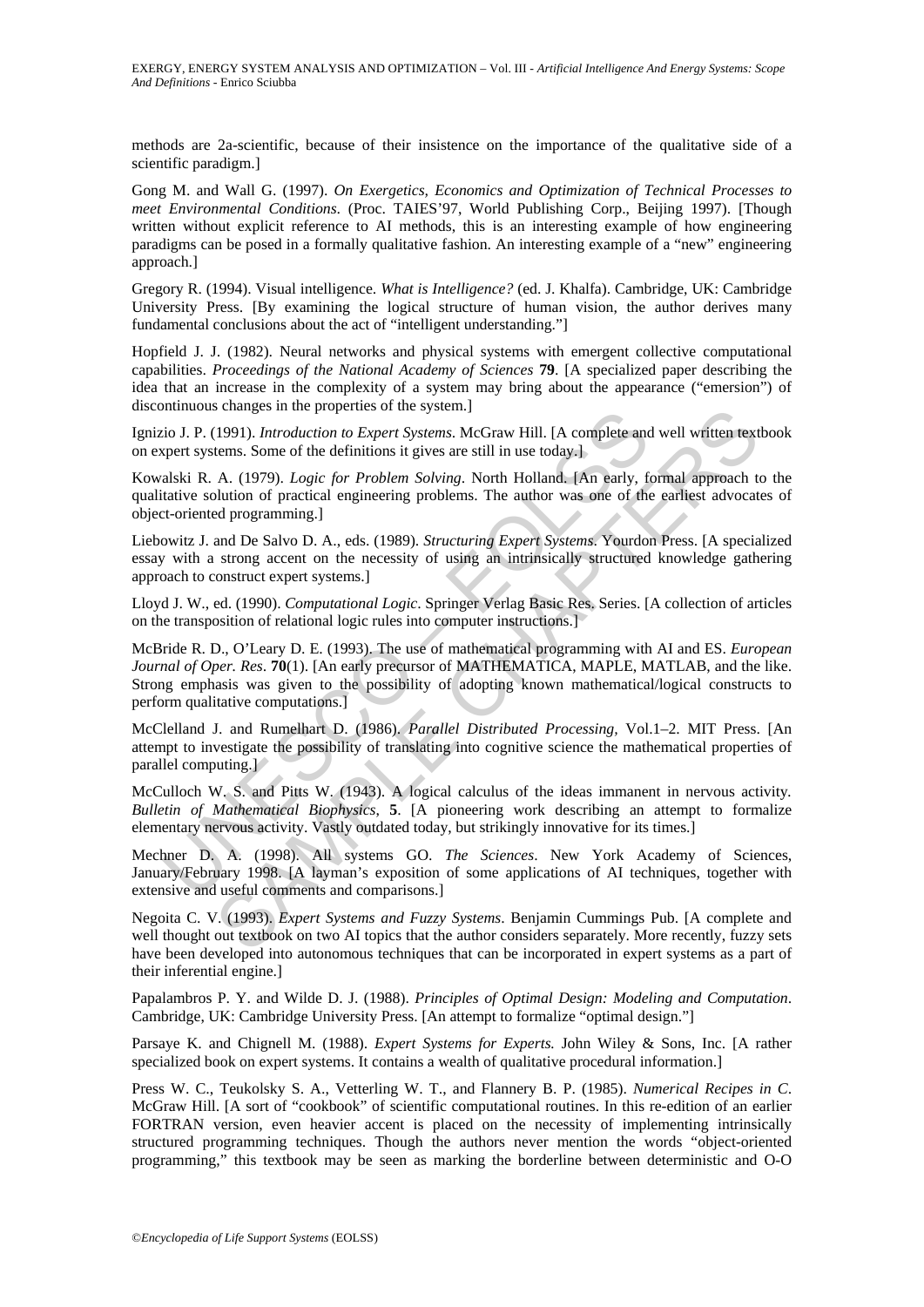programming techniques.]

Quine W. V. O. (1960). *Word and Object*. MIT Press. [An exceptionally deep and complete analytical critique of the concepts of cognitive science. The language (and its intelligence) is seen as the frame of reality.]

Rasmussen J. (1986). *Information Processing and Human-Machine Interaction: An Approach to Cognitive Engineering.* North Holland Ser. in Syst. Sci. and Eng. [An early description of the "cognitive" approach to solving engineering problems. Very limited emphasis on real design applications: this book is dedicated to the investigation (fundamental at that time) of the guiding principles of knowledge gathering and processing.]

Rettaroli M. and Sciubba E. (1994). MASAI: a code for the symbolic calculation of thermal plants. *ASME PD/64/3*. (Proc. ESDA Conf., London, 1994). [An attempt to substitute formal symbolic procedures to numerical solvers. Still, only entirely deterministic procedures are proposed.]

Rich E. (1983). *Artificial Intelligence*. McGraw-Hill. [A basic, older textbook on the fundamentals of artificial intelligence concepts and applications. Very few examples of applications to engineering design: in the 1980s there was still a lack of first-level applications, and the accent was being put on conceptual topics.]

Sciubba E. (1998). Toward automatic process simulators: Part II. An expert system for process synthesis. *J. Eng. for GT and Power* **120**(1). [A formal description and detailed explanation of how a process synthesizer works. The discussed applications are limited to fossil-fuelled power plants.]

cial intelligence concepts and applications. Very few examples of applications<br>
1870s there was still a lack of first-level applications, and the accent was be<br>
1980s there was still a lack of first-level applications, and lligence concepts and applications. Very few examples of applications to engineering de<br>there was still a lack of first-level applications, and the accent was being put on conce<br>1998). Toward automatic process simulators: Sciubba E. and Melli R. (1998). *Artificial Intelligence in Thermal Systems Design: Concepts and Applications*. New York: NOVA SCIENCE Publishers. [An introductory but complete and well written textbook on AI topics. A very strong bias towards applications results in a compression of the most theoretical topics, which are referred to but seldom thoroughly discussed. A textbook for AI users.]

Scott A. (1996). The hierarchical emergence of consciousness. *Math. & Comp. in Simul*. **40**. [A reflection on the emergence of a more complex, hyperlogical structure from a deeper analysis of living and nonliving systems.]

Shank R. and Birnbaum L. (1994). Augmenting Intelligence. *What is Intelligence?* (ed. J. Khalfa). Cambridge, UK: Cambridge University Press. [Techniques to increase induction and deduction capabilities. The article contains some strong critique to the current misconceptions about "intelligence" and its representation.]

Shannon C. E., McCarthy J., and Ross A. W. (1956). Automata studies. *Annals of Mathematic Studies* **34**. Princeton University Press. [Early reflections on the implications of Turing's studies on "intelligent machines."]

Shoham Y. and Moses Y. (1989). *Belief as defeasible knowledge.* Proc. IJCAI-89, 1989. [An interesting essay on the possibility of incorporating an apparently vague and ambiguous statement of belief into a knowledge manipulating engine that may draw proper inferences from it.]

Sriram R. D. (1997). *Intelligent Systems for Engineering*. Springer Verlag. [A complete, well-written, well-balanced textbook on AI. For the quantity and quality of information contained, it constitutes a necessary reference for workers in this area.]

Widman L. E., Loparo K. A., and Nielsen N. R. (1989). *Artificial Intelligence, Simulation and Modeling*. J. Wiley. [A predecessor of Sriram's book. The emphasis here is more on applications, with special accent on the relationship between an "object" and its "model."]

Wittgenstein L. (1996). *Philosophie*. Rome: Donzelli Pub. (in Italian and German). [A collection of the philosopher's reflections on the relations between language, mind, and "reality." With extraordinary foresight, some of the issues raised today by knowledge gathering and representation methods are clearly stated and "discussed" in the peculiar style of Wittgenstein's latest works.]

#### **Biographical Sketch**

**Enrico Sciubba** is a professor at the Department of Mechanical and Aeronautical Engineering of the University of Rome 1 "La Sapienza" (UDR1), Rome, Italy. He received a master's degree in mechanical